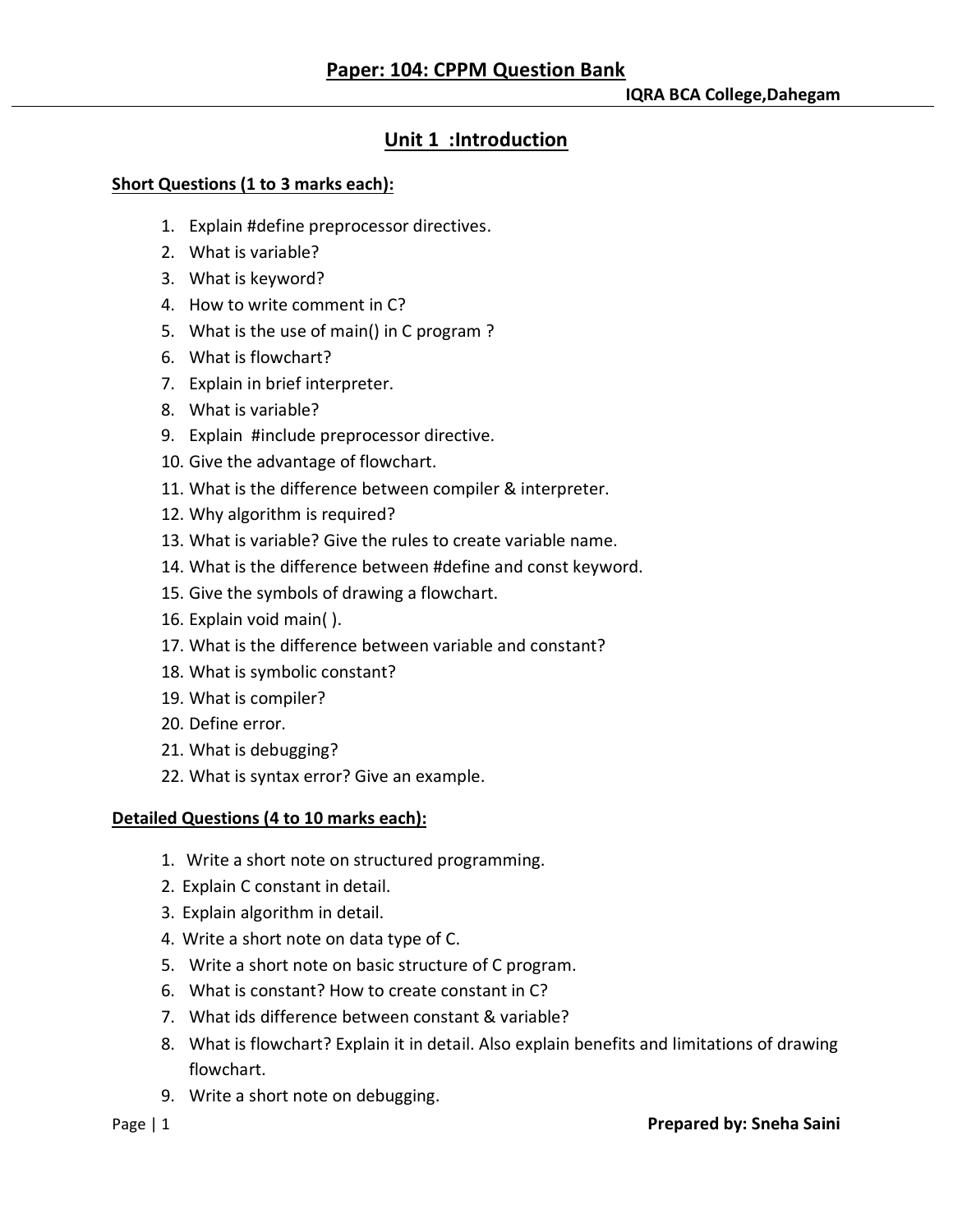10. Write a short note on types of errors.

## **Unit 2: Expressions & Operators**

#### **Short Questions (1 to 3 marks each):**

- 1. What is operator?
- 2. Explain assignment operator.
- 3. Explain ?: conditional operator.
- 4. Explain : operator.
- 5. If a=5, then determine the value of m and a for the following expression: m=++a\*5;
- 6. What do you mean by relational expression? Give example.
- 7. What do you mean by logical expression? Give example.

### **Detailed Questions (4 to 10 marks each):**

- 1. Explain any two operators in detail.
- 2. what is operator? Explain any three in detail.
- 3. Differentiate between ++a and a++ (pre and post increment operator).
- 4. Differentiate between = and ==
- 5. Write a note on precedence of operator.

## **Unit 3: Input/Output Statements & Built-in Funtions**

#### **Short Questions (1 to 3 marks each):**

- **1.** Explain putchar( ) function.
- **2.** Explain ceil() function.
- **3.** What is the use of abs() and sqrt() function.
- **4.** Explain getchar( ) function in detail.
- 5. State the output produced by the following printf statement printf ("%d \t %4.2f",1234,456);
- 6. How can we use putchar( ) to output multicharacter strings?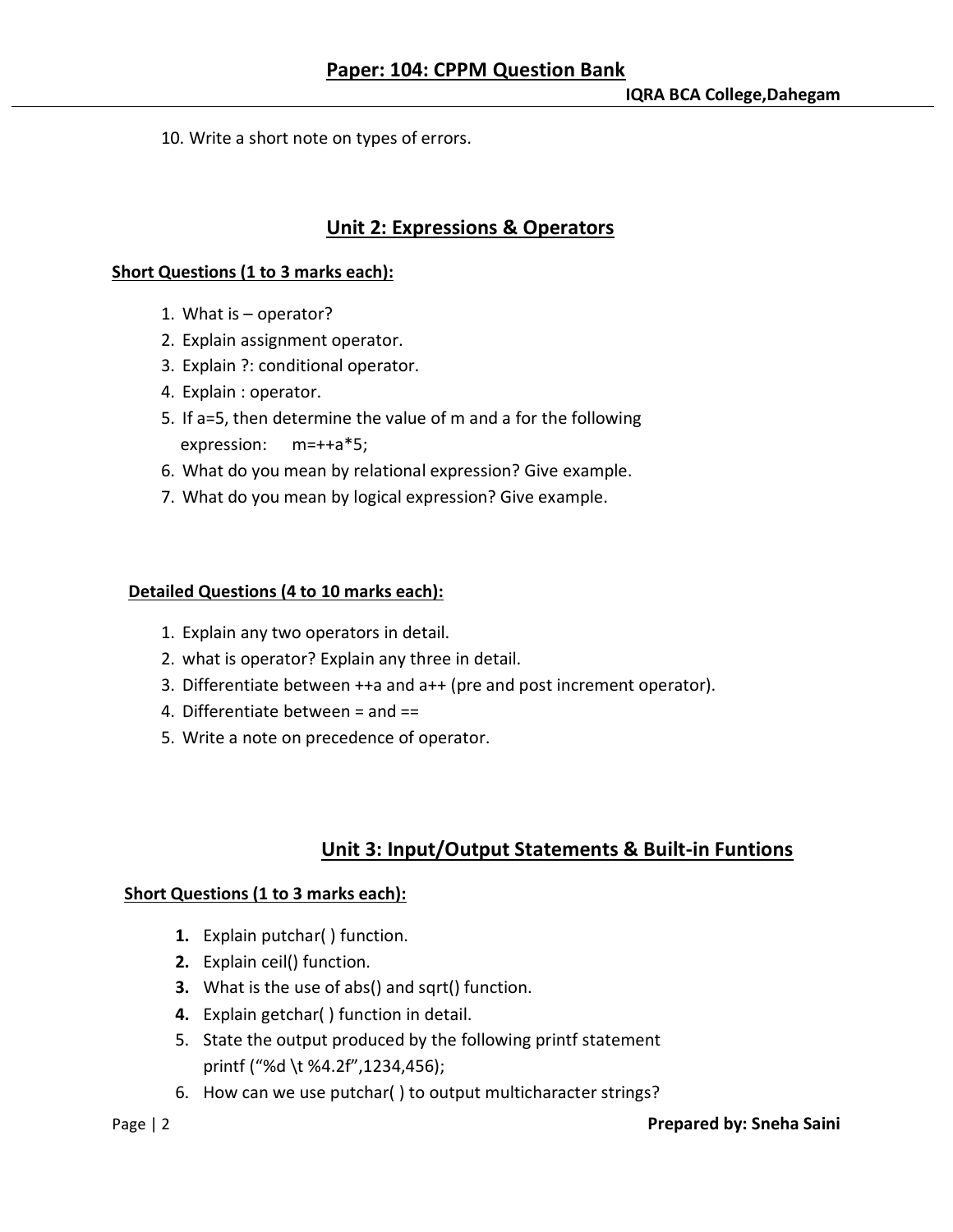- 7. State the output produced by the following printf statement printf ("%d %d %f",10,'A',1.23);
- 8. How can we use getchar( ) to output multicharacter strings?
- 9. What is type casting?

## **Detailed Questions (4 to 10 marks each):**

- 1. Explain conversion functions in detail..
- 2. Differentiate between getch( ) and getchar( ).
- 3. Explain printf( ) and scanf( ) in detail.
- 4. Explain string function in detail.
- 5. Write a short note on scanf( ) fintion in detail.
- 6. Explain strncat( ),strcmp( ),and strcpy () with example.
- 7. Write a note on formatted output.

## **Unit 4: Control Statements**

### **Short Questions (1 to 3 marks each):**

- 1. Explain use of break statement.
- 2. What is nested loop?
- 3. Which of the following cannot be checked in switch case?
	- 1) character 2) integer 3) float 4) enum
- 4. What is difference between break and continue?
- 5. What is infinite loop? Give example.
- 6. What is nested loop? Give example.

### **Detailed Questions (4 to 10 marks each):**

- 1. Explain for loop in detail with example.
- 2. Explain if statement in detail with example.
- 3. Write a short note on do…while loop.
- 4. What is loop? Why it is required? Explain for loop in detail with example.
- 5. Explain break and continue statement.
- 6. Explain jumping statement in detail with example.
- 7. Differentiate between entry control loop & exit control loop.
- 8. Explain goto in detail.
- 9. Explain switch…case with example. Also explain use of default and break in switch…case statement.
- 10. Explain conditional statement in detail.